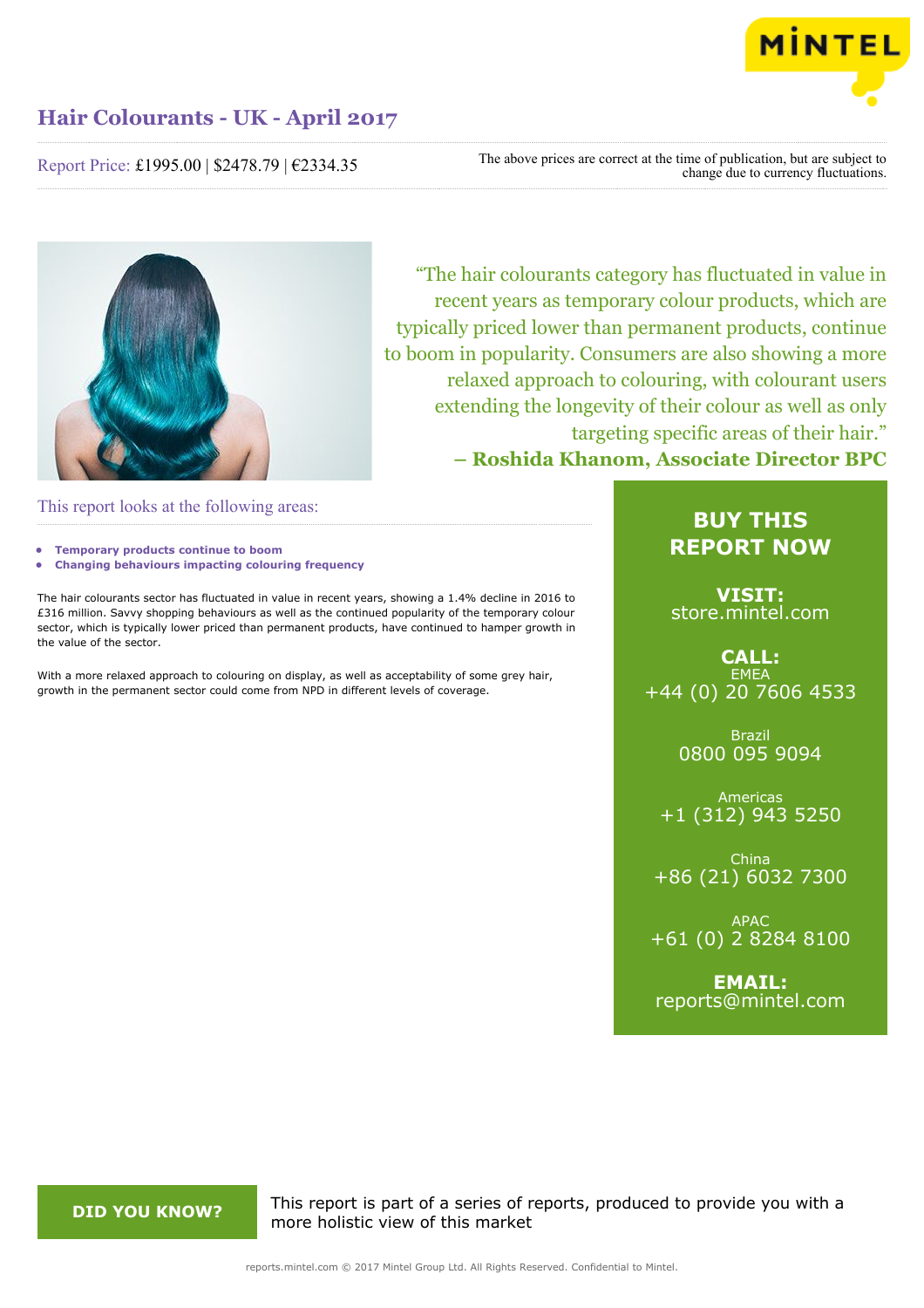

Report Price: £1995.00 | \$2478.79 | €2334.35

The above prices are correct at the time of publication, but are subject to change due to currency fluctuations.

## **Table of Contents**

#### **Overview**

What you need to know

Products covered in this Report

Excluded

#### **Executive Summary**

#### The market

#### A fluctuating market

Figure 1: Best- and worst-case forecast of UK value sales of hair colourants, 2011-21

#### Companies and brands

Bright shades spark sales of vibrant brands

Figure 2: Brand shares in hair colourants, year ending February 2017

#### Launch activity sees a rise

Figure 3: New product launches in hair colourants, by launch type, January 2014-March 2017

#### The consumer

#### Home colouring sees a rise

Figure 4: Usage of hair colourants in the past 12 months, October 2015 and January 2017

#### Usage of permanent colour products sees little change

Figure 5: Trends in usage of hair colourants compared with 12 months ago, January 2017

#### Hair colourers are extending their colour

Figure 6: Hair colouring behaviours in the last 12 months, January 2017

### Ammonia and peroxide are associated with damage

Figure 7: Factors indicating a hair colourant product is less damaging, January 2017

## Some grey is acceptable

Figure 8: Attitudes towards colouring hair, January 2017

#### What we think

#### **Issues and Insights**

Temporary products continue to boom

The facts

The implications

Changing behaviours impacting colouring frequency

The facts

The implications

#### **The Market – What You Need to Know**

A fluctuating market

Temporary colour continues to grow in value

Savvy shopping behaviours drive where people buy

# BUY THIS REPORT NOW

**VISIT:** [store.mintel.com](http://reports.mintel.com//display/store/792687/) **CALL:** EMEA +44 (0) 20 7606 4533 | Brazil 0800 095 9094 Americas +1 (312) 943 5250 | China +86 (21) 6032 7300 APAC +61 (0) 2 8284 8100 **EMAIL:** [reports@mintel.com](mailto:reports@mintel.com)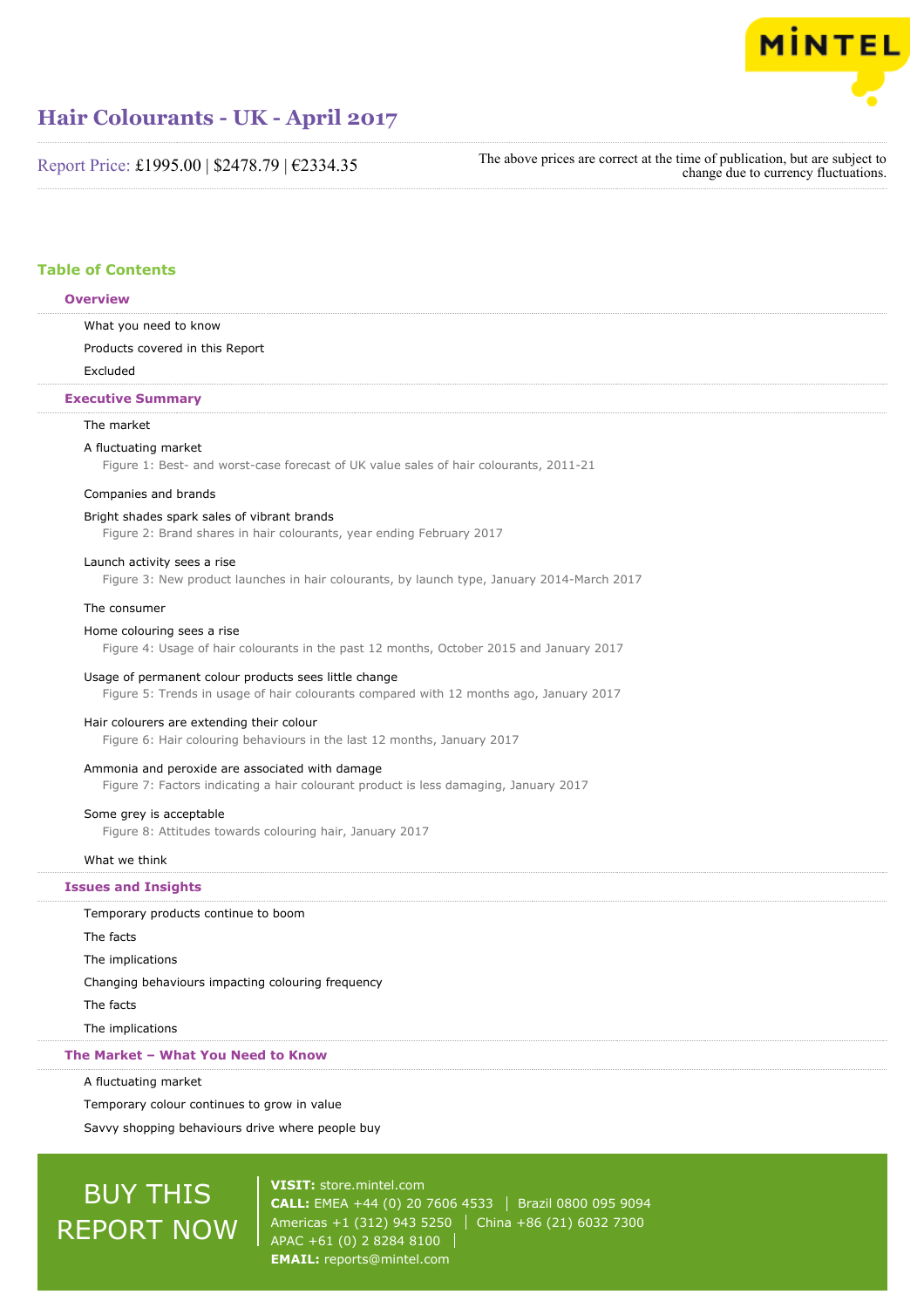

## Report Price: £1995.00 | \$2478.79 | €2334.35

The above prices are correct at the time of publication, but are subject to change due to currency fluctuations.

Positioning part colouring techniques to a greying population

Damage concern may be impacting colouring frequency

Using ingredients to drive value

### **Market Size and Forecast**

#### A fluctuating market

Figure 9: UK retail value sales of hair colourants, at current and constant prices, 2011-21

#### Slow growth predicted

Figure 10: Best- and worst-case forecast of UK value sales of hair colourants, 2011-21

#### Forecast methodology

#### **Market Segmentation**

#### Temporary colour continues to boom

Figure 11: UK retail value sales of hair colours by segment, 2015-16

#### Permanent products fall in favour

#### **Channels to Market**

#### Savvy shopping drives groceries and discounters

Figure 12: UK retail value sales of hair colourants, by retail channel, 2015-16

#### Boosting frequency of purchase via the online channel

#### **Market Drivers**

#### A greying population

Figure 13: Trends in the age structure of the UK population, 2011-21

#### Damage concern is high

Figure 14: Reasons for changes to haircare/styling routines, December 2016

#### Men want specific solutions

Figure 15: Attitudes towards haircare, November 2016

#### Relaxing routines

Figure 16: Attitudes towards appearance, December 2016

#### Using ingredients to drive value

#### **Companies and Brands – What You Need to Know**

Bright colours favour some brands

2016 sees rise in NPD

Own-label sees innovation

Promoting fun through colour

Advertising spend declines

L'Oréal maintains an engaging image

### **Market Share**

#### Creative colour sparks value sales

Figure 17: Brand shares in hair colourants, years ending February, 2016 and 2017

# BUY THIS REPORT NOW

**VISIT:** [store.mintel.com](http://reports.mintel.com//display/store/792687/) **CALL:** EMEA +44 (0) 20 7606 4533 Brazil 0800 095 9094 Americas +1 (312) 943 5250 | China +86 (21) 6032 7300 APAC +61 (0) 2 8284 8100 **EMAIL:** [reports@mintel.com](mailto:reports@mintel.com)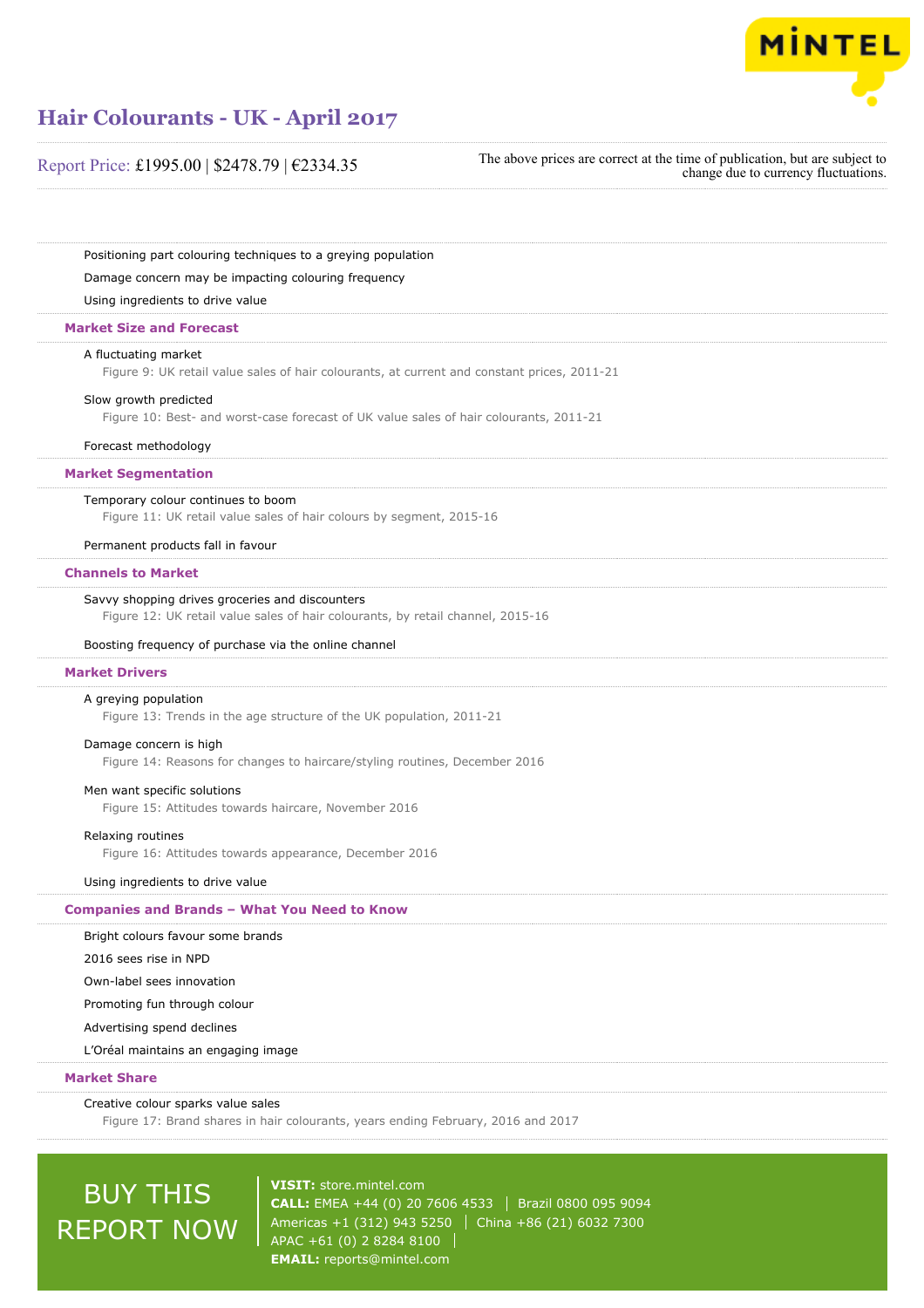

Report Price: £1995.00 | \$2478.79 | €2334.35

The above prices are correct at the time of publication, but are subject to change due to currency fluctuations.

#### **Launch Activity and Innovation**

#### Permanent colour brands focus on relaunches

Figure 18: New product launches in hair colourants, by launch type, January 2014-March 2017

#### Own-label NPD in 2016

Figure 19: New product launches in hair colourants, by top ultimate companies, 2016

#### Colour touch-ups see innovation in 2016

Figure 20: Examples of colour touch-up launches, 2016

#### Appealing to the fun side of colouring

Colour gets technical

#### Environmentally-friendly packaging claims see the biggest rise

Figure 21: Top ten fastest growing claims in the hair colourants sector, 2015-16

#### Promoting a playful image with social media claims

#### Allaying damage concerns with ingredients

#### **Advertising and Marketing Activity**

#### Advertising spend shows decline

Figure 22: Total above-the line, online display and direct mail advertising expenditure on hair colourants by media type, January 2014-March 2017

#### Coty leads advertising spend

Figure 23: Total above-the line, online display and direct mail advertising expenditure on hair colourants by top spending companies in 2016, 2015-16

## L'Oréal uses influencers

## Nielsen Ad Intel coverage

#### **Brand Research**

#### Brand map

Figure 24: Attitudes towards and usage of selected brands, February 2017

#### Key brand metrics

Figure 25: Key metrics for selected brands, February 2017

#### Brand attitudes: Nice'n Easy lacks a clear brand positioning

Figure 26: Attitudes, by brand, February 2017

#### Brand personality: L'Oréal Magic Retouch has a fun image

Figure 27: Brand personality – macro image, February 2017

#### Garnier Olia is youthful

Figure 28: Brand personality – micro image, February 2017

#### L'Oréal Excellence has an engaging image

Figure 29: User profile of L'Oréal Excellence, February 2017

#### Garnier Olia has a strong brand positioning

Figure 30: User profile of Garnier Olia, February 2017

#### Clairol Nice'n Easy lacks differentiation

Figure 31: User profile of Clairol Nice 'n Easy, February 2017

#### L'Oréal Magic Retouch is innovative

# BUY THIS REPORT NOW

**VISIT:** [store.mintel.com](http://reports.mintel.com//display/store/792687/) **CALL:** EMEA +44 (0) 20 7606 4533 Brazil 0800 095 9094 Americas +1 (312) 943 5250 | China +86 (21) 6032 7300 APAC +61 (0) 2 8284 8100 **EMAIL:** [reports@mintel.com](mailto:reports@mintel.com)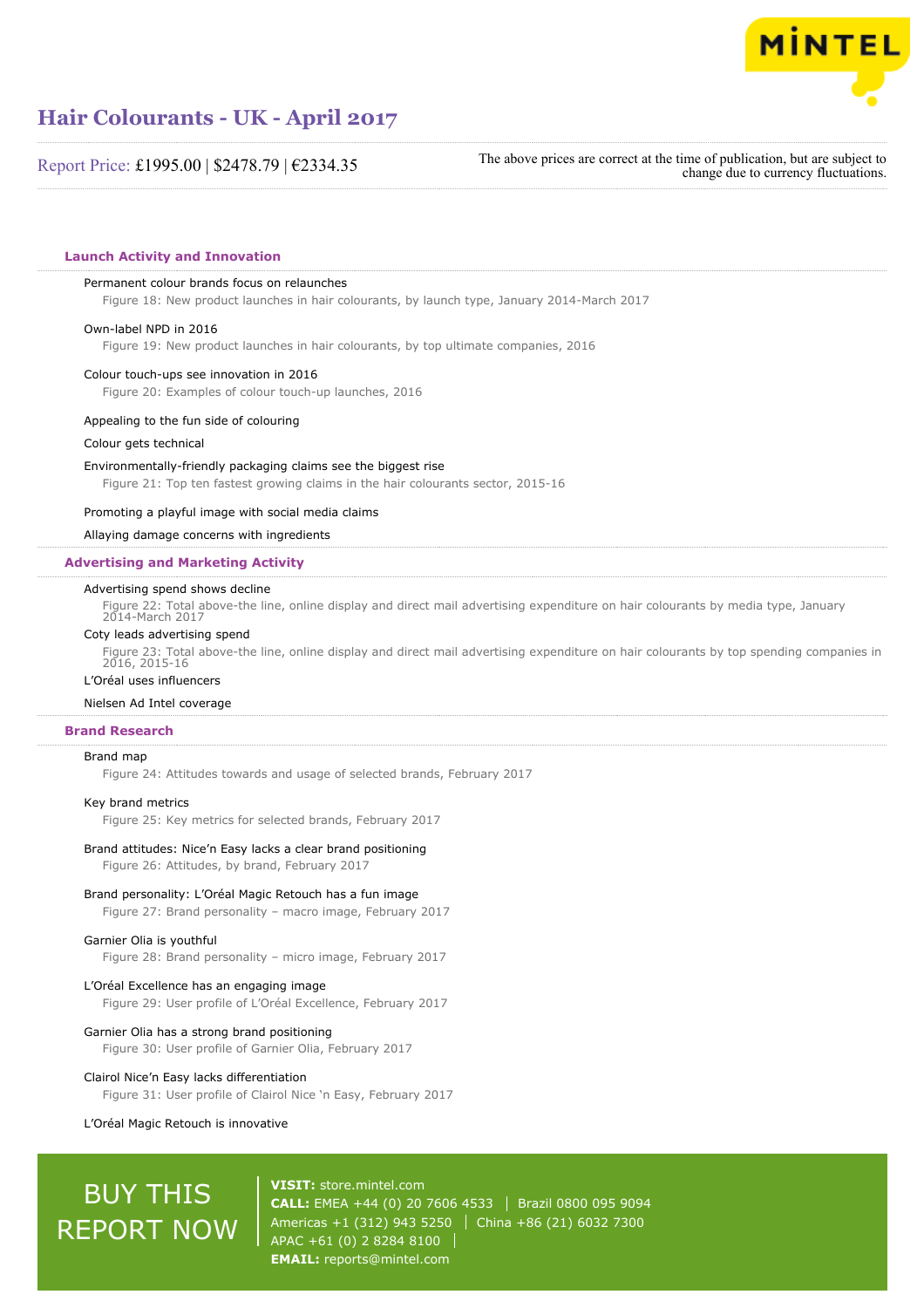

### Report Price: £1995.00 | \$2478.79 | €2334.35

The above prices are correct at the time of publication, but are subject to change due to currency fluctuations.

Figure 32: User profile of L'Oréal Magic Retouch, February 2017

#### Vidal Sassoon is associated with quality

Figure 33: User profile of Vidal Sassoon, February 2017

#### Product recalls impact Bigen brand image

Figure 34: User profile of Bigen, February 2017

#### **The Consumer – What You Need to Know**

#### Colouring is on the rise

#### Usage of colour boosting products is on the rise

Experimentation is high

#### **Usage of Hair Colourants**

#### Colouring is on the rise

Figure 35: Usage of hair colourants in the past 12 months, October 2015 and January 2017

#### Higher engagement amongst men

Figure 36: Home hair colouring in the past 12 months by gender, October 2015 and January 2017

#### Permanent colour usage shows little change

Figure 37: Trends in usage of hair colourants compared with 12 months ago, January 2017

#### Men are entering the temporary colour segment

Figure 38: Any usage of selected colourant products amongst men, October 2015 and January 2016

#### Extending colour longevity

Figure 39: Increased usage of colour boosting methods compared with 12 months ago, October 2015 and January 2017

#### **Hair Colouring Behaviours**

Extending colour for longer

Figure 40: Hair colouring behaviours in the last 12 months, January 2017

#### Experimentation is high

Figure 41: Change in hair colour and using bright/vibrant shades last 12 months, by age, January 2017

#### 25-34s have experimented more with format

Figure 42: Trial of different format types and alternatives to colouring last 12 months, by age, January 2017

#### All-over colour not that important

#### **Indicators of Low Damage**

#### Ammonia and peroxide cause damage

Figure 43: Factors indicating a hair colourant product is less damaging, January 2017

#### Natural oils are a higher indicator than botanical/herbal ingredients

Older people look for expert approval

#### **Attitudes towards Hair Colouring**

#### Grey is OK

Figure 44: Attitudes towards colouring hair, January 2017

#### Regular hair colour usage is damaging

Figure 45: Attitudes towards colouring hair, by gender, January 2017

# BUY THIS REPORT NOW

**VISIT:** [store.mintel.com](http://reports.mintel.com//display/store/792687/) **CALL:** EMEA +44 (0) 20 7606 4533 Brazil 0800 095 9094 Americas +1 (312) 943 5250 | China +86 (21) 6032 7300 APAC +61 (0) 2 8284 8100 **EMAIL:** [reports@mintel.com](mailto:reports@mintel.com)